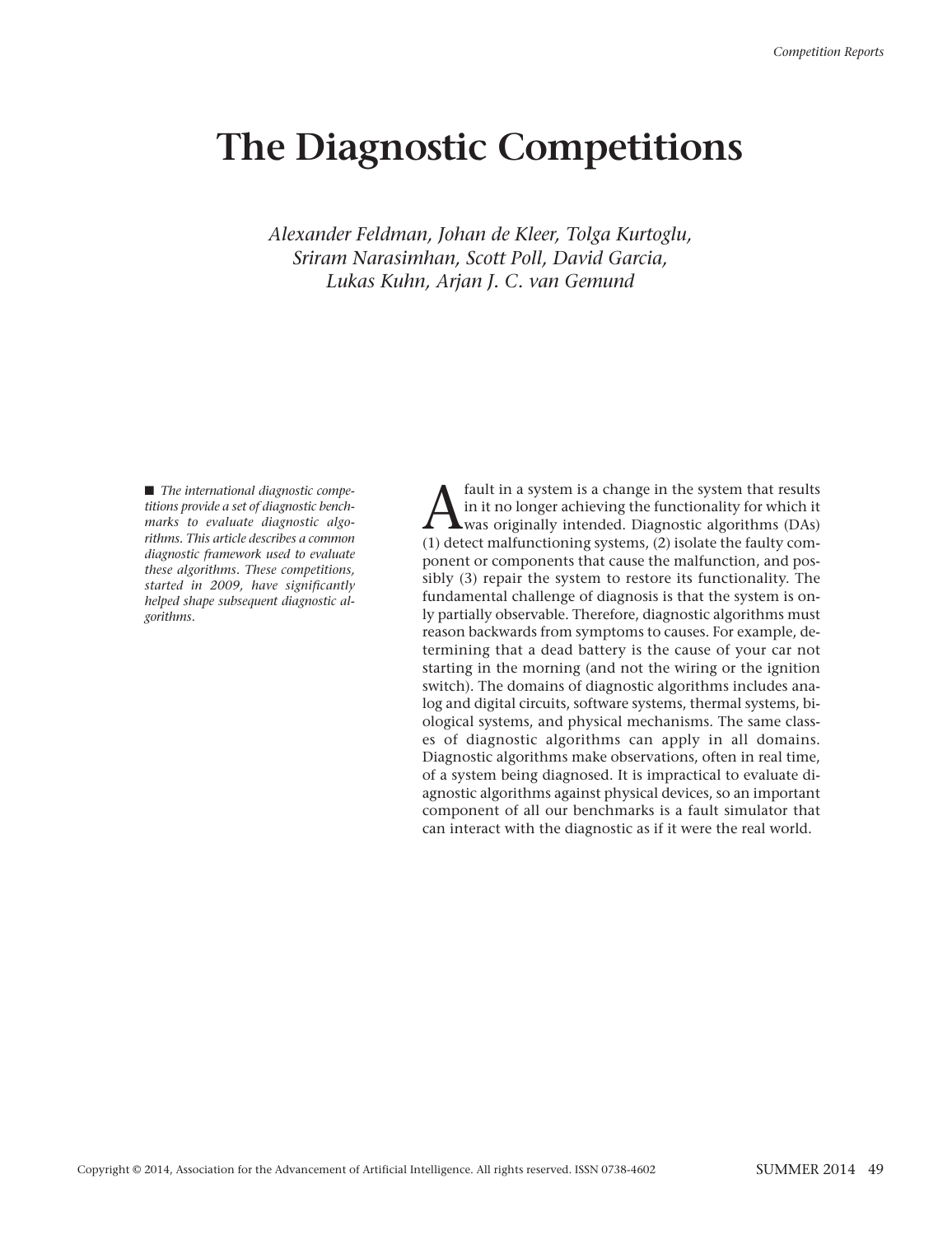

*Figure 1. Basic Framework Architecture.*

#### History

The International Diagnostic Competition (DXC) is part of the International Workshop on Principles Diagnosis (DX). The first diagnostic competition was held in 2009 and the results reported at the 20th DX workshop held in Stockholm, Sweden. At this first competition 13 diagnostic algorithms were submitted. At each workshop implementers of DX algorithms are encouraged to present their algorithms and benchmark results. The results of the first competition are described at length by Feldman et al. (2010).

## Framework

One of the substantial achievements of the Diagnostic Competition is the design and implementation of the diagnostic framework (see figure 1). The diagnostic framework has been designed to mimic natural conditions for the implementations of the diagnostic algorithms. All decision making and communication, for example, is in real time.

Participants provide their diagnostic algorithm. The remainder of the framework is provided by the competition organizers. The competition benchmarks contains scenarios each of which consists of injected faults, inputs, and outputs. The inputs and outputs are provided to the DA (the faults themselves remain hidden to the DA). The results of the DA are compared to the actually injected faults and, based on that, several performance metrics are computed. In the case of the synthetic track there may be thousands of different fault/system combinations. Some tracks require the DA to actively measure new quantities or modify the system (this is not captured in figure 1).

The diagnostic framework is a collection of software components, libraries, programming interfaces, and protocols that allow the execution of diagnostic scenarios. Further, the diagnostic framework collects performance data about the diagnostic algorithms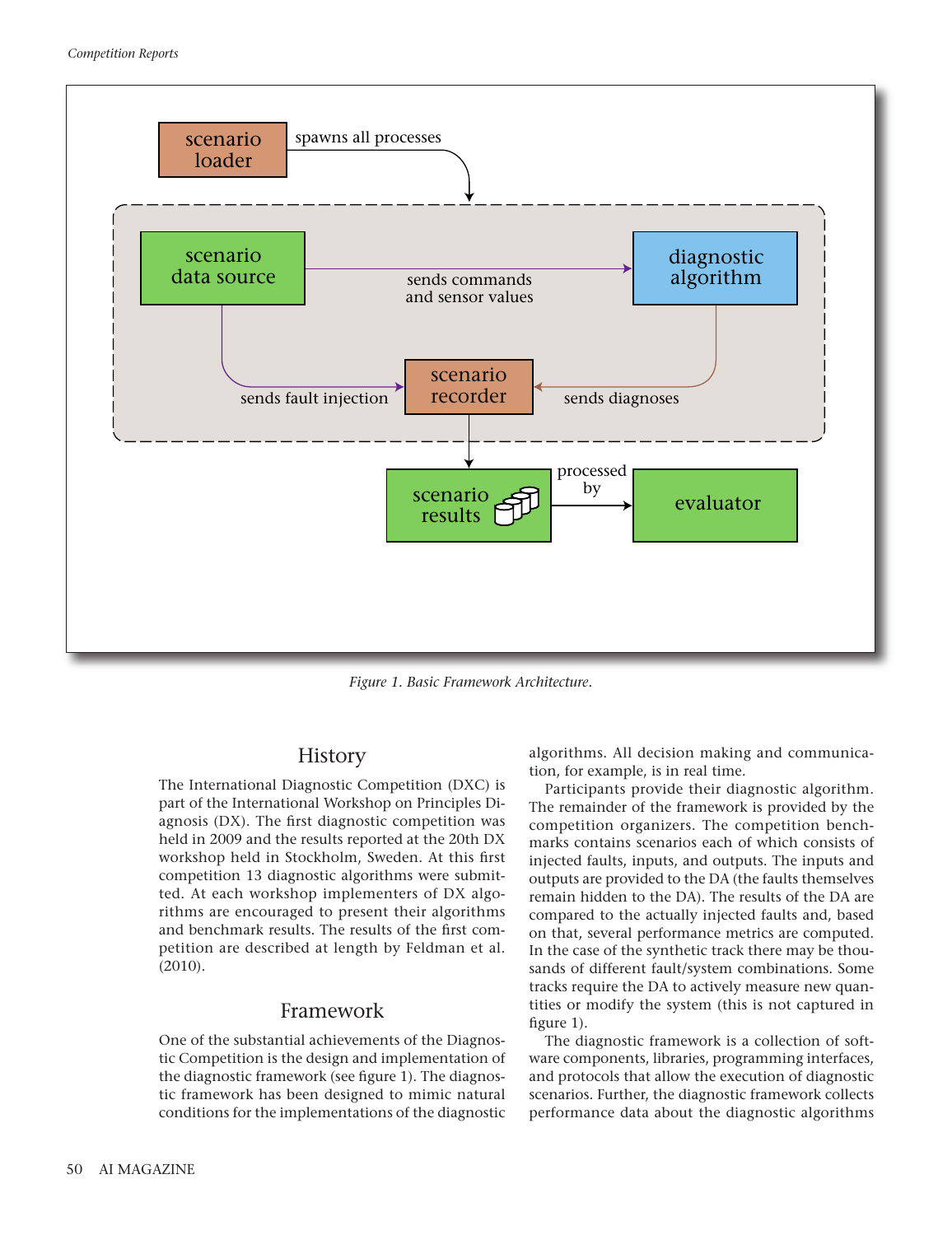and computes performance metrics that are combined into a final ranking. The diagnostic framework specifies a text-based communication protocol consisting of time-stamped events. Its implementation is on top of the transmission control protocol and supports Linux and Windows.

Participants in the Diagnostic Competition submit diagnostic algorithms that implement the framework API. A diagnostic algorithm must implement a callback function that is called when new sensor data is available. We have provided dummy diagnostic algorithms written in C and in Java. For other languages, participants have to write their own code that communicates with the remaining framework components. Participants also submit diagnostic algorithms written in Matlab and in LISP.

The main goal of the software components in the diagnostic framework is to perform diagnostic experiments, or to play scenarios to the diagnostic algorithms. The scenarios are stored in text files. The scenario data source framework component reads the scenario files and sends commands and sensor data to the diagnostic algorithms. Both the scenario data source and the diagnostic algorithm send data to the scenario recorder. The latter is in charge of creating output scenarios that contain all events in the original scenarios but also the diagnoses computed by the diagnostic algorithms. These output scenarios are evaluated by a scenario evaluator to compute several performance metrics. All framework components are managed (started, stopped, monitored, and so on) by the scenario loader. The framework is designed with security in mind. The fault injection events, for example, are not submitted to the diagnostic algorithms, to prevent cheating.

We envision the diagnostic framework as a step toward the adoption of a wider diagnostic standard and, we hope, one day, the design of a universal industrial protocol for exchange of diagnostic information.

#### Competition Tracks

Diagnostics has deep roots in the aerospace industry. Users from this industry require fast and accurate reasoning in order to achieve autonomy or to provide decision support to human flight operators. The system in this track is the electrical power system (EPS) test bed in the ADAPT lab at the NASA Ames Research Center. The system is a hardware test bed of an electrical power and distribution system of a satellite and illustrates many of the design properties that present in real-world satellites. These properties are controllability and observability as well as redundancy. A subcircuit of ADAPT is called ADAPT-Lite and is used as a lightweight competition track. Diagnostic algorithms in the ADAPT and ADAPT-Lite tracks are benchmarked with a large number of diagnostic scenarios, including single and multiple faults. Some of

these scenarios are created by hardware sensor data, others programmatically by using a software simulator.

The synthetic track consists mainly of the ten IS-CAS-85 logic circuits that were initially used for automated test pattern generation (ATPG). These are net lists of (old) real-world integrated circuits (ICs) such as arithmetic-logic units (ALUs), error correction codes (ECCs), adders, and multipliers. We have also added four smaller circuites from the 74XXX IC family as simpler cases for the DAs. The modeling of the systems in this track is trivial, and there are several easy algorithms that can be used for diagnosis. The challenge in this track, however, is not modeling, but globally optimizing the computational performance vs. diagnostic accuracy. The largest of these circuits (c7552), for example, has 3512 logic gates, which presents problems for many DAs. Further, there is no restriction on the number of faults that we inject. They may mask or may not mask, making the optimization of computational performance versus diagnostic accuracy nontrivial. The DAs must report results within 30 seconds of CPU time.

### Diagnostic Approaches

FACT (Roychoudhury, Biswas, and Koutsoukos 2009) is a model-based diagnosis system that uses hybrid bond graphs, and models derived from them, at all levels of diagnosis, including fault detection, isolation, and identification. Faults are detected using an observer-based approach with statistical techniques for robust detection. Faults are isolated by matching qualitative deviations caused by fault transients to those predicted by the model. For systems with few operating configurations, fault isolation is implemented in a compiled form to improve performance.

Fault Buster, uses a combination of multivariate statistical methods for the generation of residuals. Once the detection has been done, a neural networkperforms classification for computing isolation.

GoalArt Diagnostic System (Larsson 1996) is based on multilevel flow models, which are crisp descriptions of flows of mass, energy, and information. It performs fast root-cause analysis with linear computational complexity. Its main advantage is that it is very efficient to engineer a model. The algorithm has been proven in several commercial applications.

The hybrid diagnosis engine (HyDE) (Narasimhan and Brownston 2007) is a model-based diagnosis engine that uses consistency between model predictions and observations to generate conflicts that in turn drive the search for new fault candidates. HyDE uses discrete models of the system and a discretization of the sensor observations for diagnosis. HyDE-S uses the HyDE system but runs it on interval valued hybrid models and the raw sensor data.

LYDIA is a declarative modeling language specifically developed for model-based diagnosis (MBD).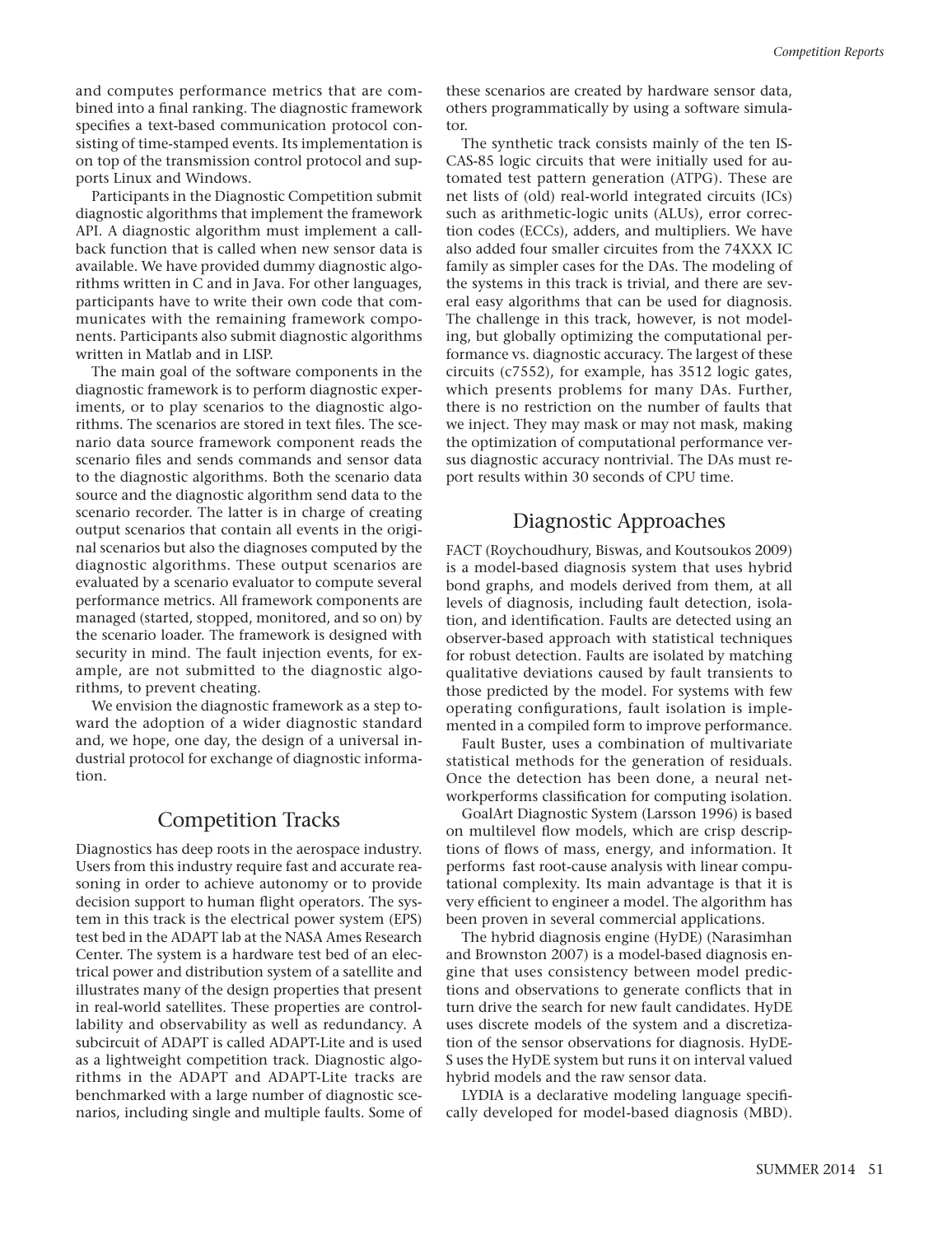The language core is propositional logic, enhanced with a number of syntactic extensions for ease of modeling. The accompanying tool set currently comprises a number of diagnostic engines and a simulator tool (Feldman, Provan, and van Gemund 2009).

NGDE is an Allegro Common Lisp implementation of the classic general diagnostic engine (GDE). NGDE (de Kleer 2009) uses a minimum-cardinality candidate generator to construct diagnoses from conflicts. For ADAPT-Lite it uses interval constraints.

ProADAPT (Mengshoel 2007) processes all sensor data and then acts as a gateway to a probabilistic inference engine. The inference engine uses an arithmetic circuit evaluator that is compiled from Bayesian network models. The primary advantage of using arithmetic circuits is speed, which is key in resource-bounded environments.

RacerX is a detection-only algorithm that detects a percentage change in individual filtered sensor values to raise a fault detection flag.

RODON (Karin, Lunde, and Münker 2006) is based on the principles of the GDE as described by de Kleer and Williams (1987) and the G+DE (Heller and Struss 2001). RODON uses contradictions (conflicts) between the simulated and the observed behavior to generate hypotheses about possible causes for the observed behavior. If the model contains failure modes in addition to the nominal behavior, these can be used to verify the hypotheses, which speeds up the diagnostic process and improves the results.

RulesRule is a rule-based isolation-only algorithm. The rule base was developed by analyzing the sample data and determining characteristic features of faults. There is no explicit fault detection though isolation implicitly means that a fault has been detected.

StanfordDA is an optimization-based approach to estimating fault states in direct current power systems. The model includes faults changing the system topology along with sensor faults. The approach can be considered as a relaxation of the mixed estimation problem. The authors have developed a linear model of the circuit and use convex optimization to estimate the faults and other hidden states. A sparse fault vector solution is computed by using L1 regularization (Zymnis, Boyd, and Gorinevsky 2009).

Wizards of Oz (Grastien and Kan-John 2009) is a consistency-based algorithm. The model of the system completely defines the stable (static) output of the system in case of normal and faulty behavior. Given a new command or new observations, the algorithm waits for a stable state and computes the minimum diagnoses consistent with the observations and the previous diagnoses.

## Future Work

In 2013 we started to prepare a thermal track. The creation of this track has been motivated by a survey of the U.S. Department of Energy, which states that 54 percent of the total energy consumption of the United States in 1986 was for space heating, ventilation, and air conditioning. Modern air-handling units share design properties such as compensating control. Early detection of faults in heating units will lead to timelyrepair and subsequently decrease the total energy consumption. The sampling frequency of the thermal track scenarios is one minute. The typical scenario is 24 hours. The thermal scenarios also depend on environmental factors such as outside temperature and humidity, which are supplied as inputs to the diagnostic algorithms.

We are planning to introduce a robotic track. The subject of this track is going to be a rover. Its position is supplied by a localization system (for example an overhead camera). The goal of this diagnostic track would be to infer motor failure from changes of trajectory.

There is more planned work on control systems such as the ones in chemical plants, software, and others.

#### Lessons Learned

Communication between the diagnostic algorithm and diagnostic framework is complex. DAs receive sensor streams, report tentative results as a stream, possibly propose information-gathering actions to take on the simulated faulty system, possibly taking repair actions, and so on. This raised two serious challenges. First, designing a scoring metric that could not be gamed and was close to real costs incurred in diagnosing actual systems. For example, how should one score a DA that first reports a correct result at  $t<sub>1</sub>$ and an incorrect result at  $t_2$ . Or, consider a null DA that always reported there was nothing wrong at every time. As components fail rarely, this null DA might have a very high score. Second, most participants underestimated how much effort it would take to modify their algorithm to interact with the world as represented by the diagnostic framework. To ameliorate this we found it important to distribute the full diagnostic framework to participants well before the competition deadline. Nevertheless, the number of participants declined over the years, which we believe is due to the inherent complexity of the framework and the fact that the best algorithms turned out be very hard to beat, even with more years of research. We believe we need to publicize this competition more widely. This article is one way to achieve this.

Details for participating in the fifth competition are described at dxc-2014.org.

#### References

de Kleer, J. 2009. Minimum Cardinality Candidate Generation. Paper presented at the 20th International Workshop on Principles of Diagnosis (DX-09), Stockholm, Sweden, 14– 17 June.

de Kleer, J., and Williams, B. 1987. Diagnosing Multiple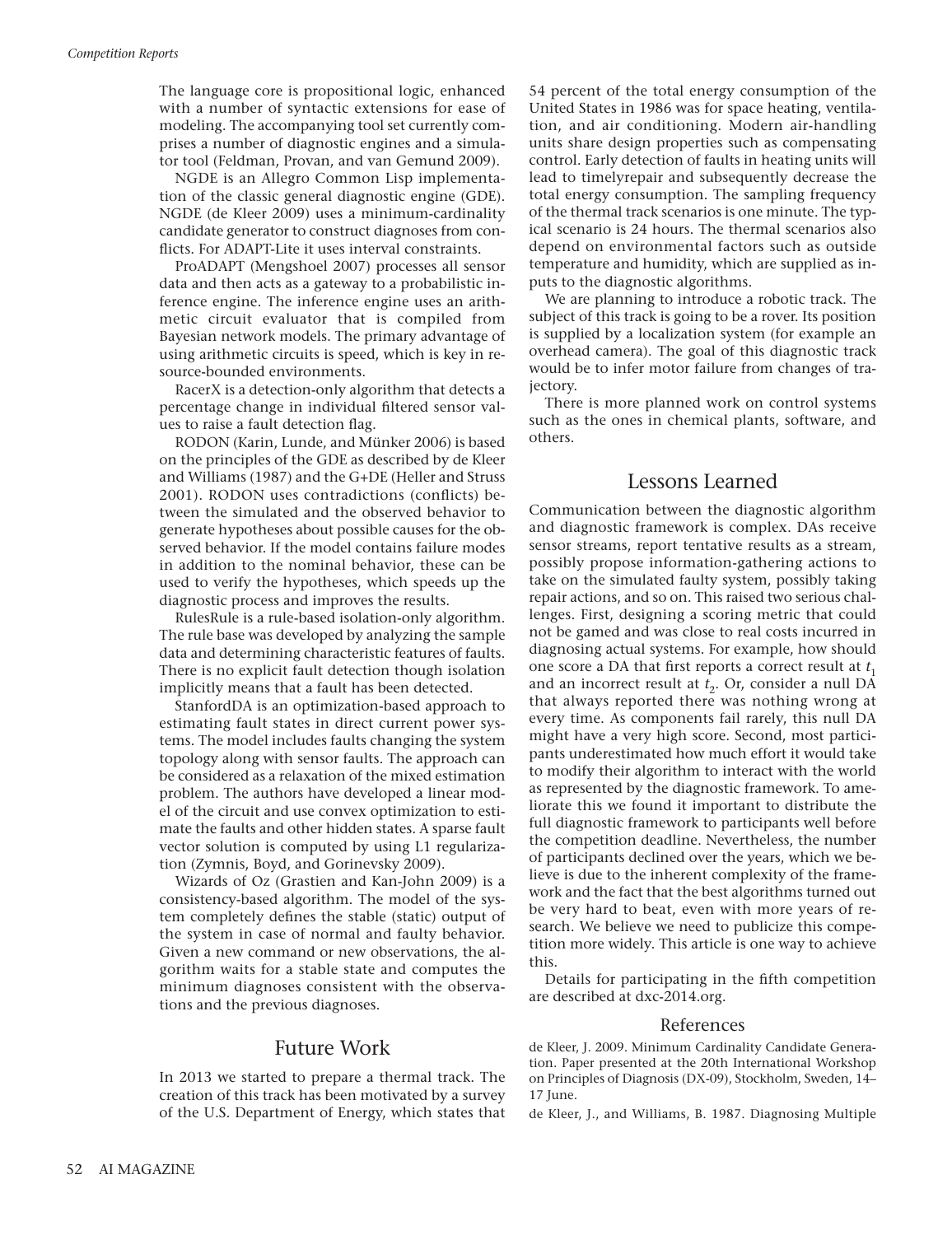Faults. *Artificial Intelligence* 32(1): 97–130. dx.doi.org/ 10.1016/0004-3702(87)90063-4

Feldman, A.; Kurtoglu, T.; Narasimhan, S.; Poll, S.; Garcia, D.; de Kleer, J.; Kuhn, L.; and van Gemund, A. 2010. Empirical Evaluation of Diagnostic Algorithm Performance Using a Generic Framework. *International Journal of Prognostics and Health Management* 1(1): 40.

Feldman, A.; Provan, G.; and van Gemund, A. 2009. The LY-DIA Approach to Combinational Model-Based Diagnosis. Paper presented at the 20th International Workshop on Principles of Diagnosis (DX-09), Stockholm, Sweden, 14–17 June.

Grastien, A., and Kan-John, P. 2009. Wizards of Oz — Description of the 2009 DXC Entry. Paper presented at the 20th International Workshop on Principles of Diagnosis (DX-09), Stockholm, Sweden, 14–17 June.

Heller, U., and Struss, P. 2001. G+DE—the Generalized Diagnosis Engine. Paper presented at the 12th International Workshop on Principles of Diagnosis (DX-01), Via Latte, Italian Alps, Italy 7–9 March.

Karin, L.; Lunde, R.; and Münker, B. 2006. Model-Based Failure Analysis with RODON. In *Proceedings of the 17th International Conference on Artificial Intelligence* (ECAI 06). Amsterdam, The Netherlands: IOS Press.

Larsson, J. E. 1996. Diagnosis Based on Explicit Means-End Models. *Artificial Intelligence* 80(1). dx.doi.org/10.1016/ 0004-3702(94)00043-3

Mengshoel, O. 2007. Designing Resource-Bounded Reasoners Using Bayesian Networks: System Health Monitoring and Diagnosis. Paper presented at the 18th International Workshop on Principles of Diagnosis (DX-07), Nashville, TN, 29–31 May

Narasimhan, S., and Brownston, L. 2007. HyDE: A General Framework for Stochastic and Hybrid Model-Based Diagnosis. Paper presented at the 18th International Workshop on Principles of Diagnosis (DX-07), Nashville, TN, 29–31 May. Roychoudhury, I.; Biswas, G.; and Koutsoukos, X. 2009. Designing Distributed Diagnosers for Complex Continuous Systems. *IEEE Transactions on Automation Science and Engineering* 6(2): 277–290. dx.doi.org/10.1109/TASE.2008. 2009094

Zymnis, A.; Boyd, S.; and Gorinevsky, D. 2009. Relaxed Maximum a Posteriori Fault Identification. *Signal Processing* 89(6): 989–999. dx.doi.org/10.1016/j.sigpro.2008.11.014

**Alexander Feldman** is a founder and a president of General Diagnostics, a privately owned AI lab in Delft, The Netherlands. Alexander Feldman worked as a postdoc at University College Cork and a visiting researcher at Ecole Polytechnique Fédérale de Lausanne (EPFL), Delft University of Technology, and PARC Incorporated (former Xerox PARC). He obtained his Ph.D. (cum laude) in computer science/artificial intelligence and M.Sc. (cum laude) in parallel and distributed systems from the Delft University of Technology. He has published in leading conference proceedings and international journals covering topics in artificial intelligence, model-based diagnosis, and engineering. In cooperation with NASA Ames Research Center and PARC, Alexander Feldman coorganized the International Diagnostic Competitions (DXC). Feldman's interest cover a wide spectrum, including topics such as model-based diagnosis, automated problem solving, software and hardware design, design of diagnostic space applications, digital signal processing, and localization.

**Johan de Kleer** is a research fellow and area manager of the model-based reasoning area at Xerox's Palo Alto Research Center. His core interest is building a system that can reason about the physical world as well as he can. de He received his Ph.D. from the Massachusetts Institute of Technology in 1979 in artificial intelligence. He has published widely on qualitative physics, model-based reasoning, truth maintenance systems, and knowledge representation. He has coauthored three books: *Readings in Qualitative Physics*, *Readings in Model-Based Diagnosis*, and *Building Problem Solvers*. In 1987 he received the prestigious Computers and Thought Award at the International Joint Conference on Artificial Intelligence. He is a fellow of theAssociation for the Advancement of Artificial Intelligence and the Association of Computing Machinery.

**Tolga Kurtoglu** is the director of PARC's Design and Digital Manufacturing Program, where he leads business development, strategy, execution, and technology commercialization for a portfolio of software technologies serving computer aided-design (CAD), product life-cycle management (PLM), and digital manufacturing markets. Recently, he has been the project lead and PI for four DARPA projects: META, iFAB, C2M2L, and iFoundry. His research focuses on design and development of complex systems, applied intelligence for engineering systems, design theory and methodology with a specialization in design creation and innovation, and design automation and optimization. His research spans the areas of model-based systems engineering, automated reasoning, prognostics and health management, and risk and reliability-based design.

**Sriram Narasimhan** is a project scientist with the University of California, Santa Cruz working as a contractor at the NASA Ames Research Center in the Discovery and Systems Health area. His research interests are in model-based diagnosis with a focus on hybrid and stochastic systems. He is the technical lead for the Hybrid Diagnosis Engine (HyDE) project. He received his M.S. and Ph.D. in electrical engineering and computer science from Vanderbilt University. He also has an MS in economics from Birla Institute of Technology and Science.

**Scott Poll** received a BSE degree in aerospace engineering from the University of Michigan, Ann Arbor, in 1994, and an MS degree in aeronautical engineering from the California Institute of Technology, Pasadena, in 1995. He is a researcher at the National Aeronautics and Space Administration (NASA) Ames Research Center in Moffett Field, CA, where he is the deputy lead for the Diagnostics and Prognostics Group in the Intelligent Systems Division. He is coleading a laboratory designed to enable the development, maturation, and benchmarking of diagnostic, prognostic, and decision technologies for systems health management applications.

**David Garcia** is a software developer in the Innovation, Design, and Engineering Analytics (IDEA) team at the Palo Alto Research Center, where he designs and implements software solutions for various research projects. His current focus is on data analytics and software solutions for health care. Prior to joining PARC, Garcia worked at NASA Ames Research Center, where he wrote software to aid research performed by the Diagnostics and Prognostics group, and led the development of the Diagnostic Competition Framework, a suite of software tools for evaluating and comparing diagnostic technologies. Garcia received his BS in math-